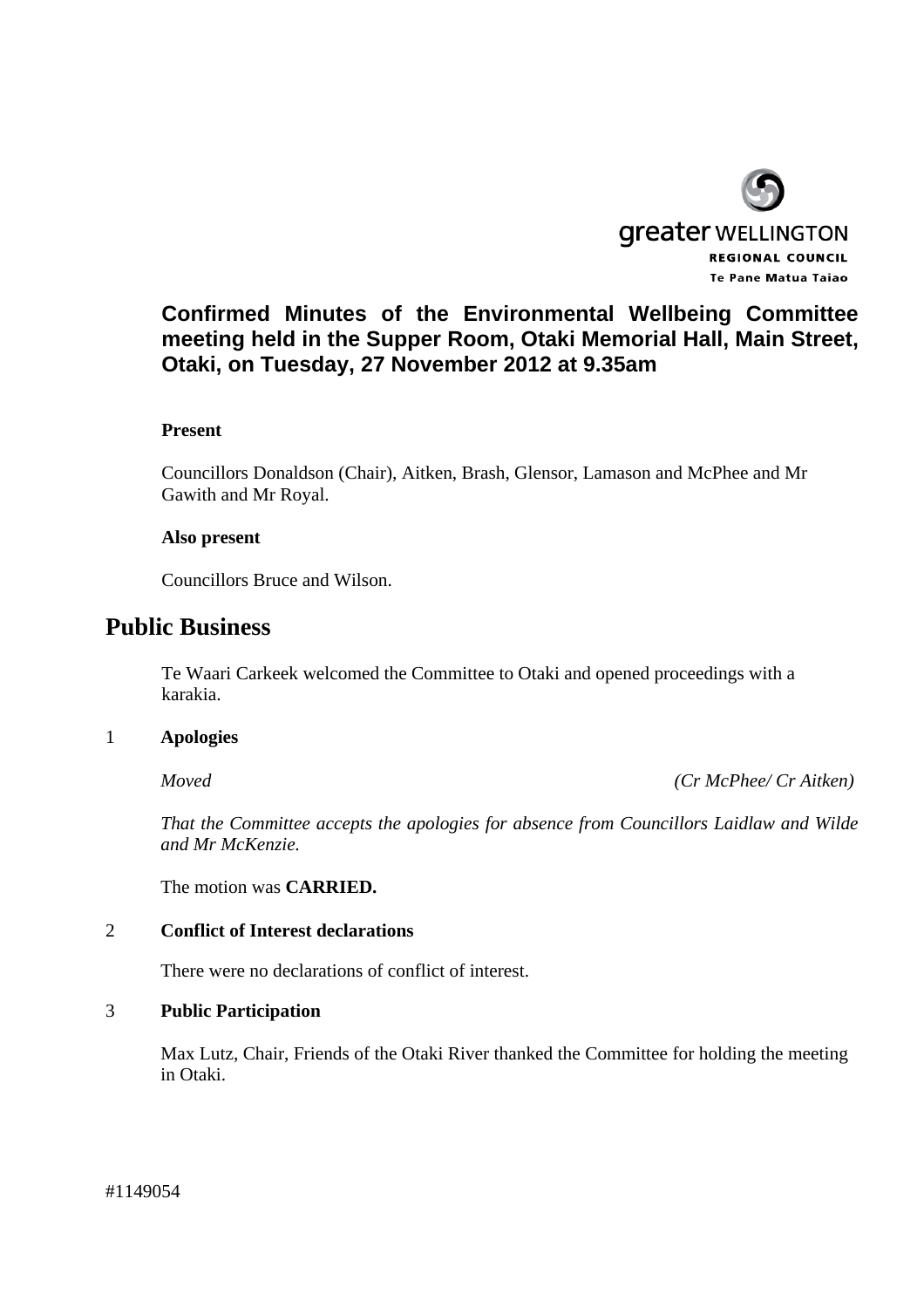Fred MacDonald spoke to item 8 – Waikanae River Floodplain Management Plan Review Report 2012.

## 4 **Confirmation of Minutes**

*Moved (Cr Lamason/ Cr Brash)* 

 *That the Committee confirms the minutes of 23 October 2012, Report 12.515.* 

The motion was **CARRIED.** 

## 5 **Regional Pest Management Strategy 2002-2022: Operational Plan Report 2011/12**

Wayne O'Donnell, General Manager, Catchment Management and Davor Bejakovich, Manager, Biosecurity, spoke to the report.

**Report 12.574 File:** CMG/01/14/02

*Moved (Cr Lamason/ Cr Aitken)* 

*That the Committee:* 

- *1. Approves the Operational Plan Report 2011/12 (Attachment 1) for the Regional Pest Management Strategy 2002-2022.*
- *2. Notes that a copy of the Operational Plan Report 2011/12 will be forwarded to the relevant Ministers.*
- *3. Notes that the Operational Plan Report 2011/12 will be made available for public inspection.*

The motion was **CARRIED.**

## 6 **Confirmation of Flood Protection Asset Condition for 2011/12 and Proposed Work Programme 2012/12**

 Graeme Campbell, Manager, Flood Protection introduced the report and Colin Munn, Team Leader, Operations, Delivery and Planning, gave a Power Point Presentation.

**Report 12.417 File: CMG/01/14/02** 

*Moved (Cr McPhee/ Cr Glensor)* 

*That the Committee:* 

*1. Receives the report.* 

#1149054 2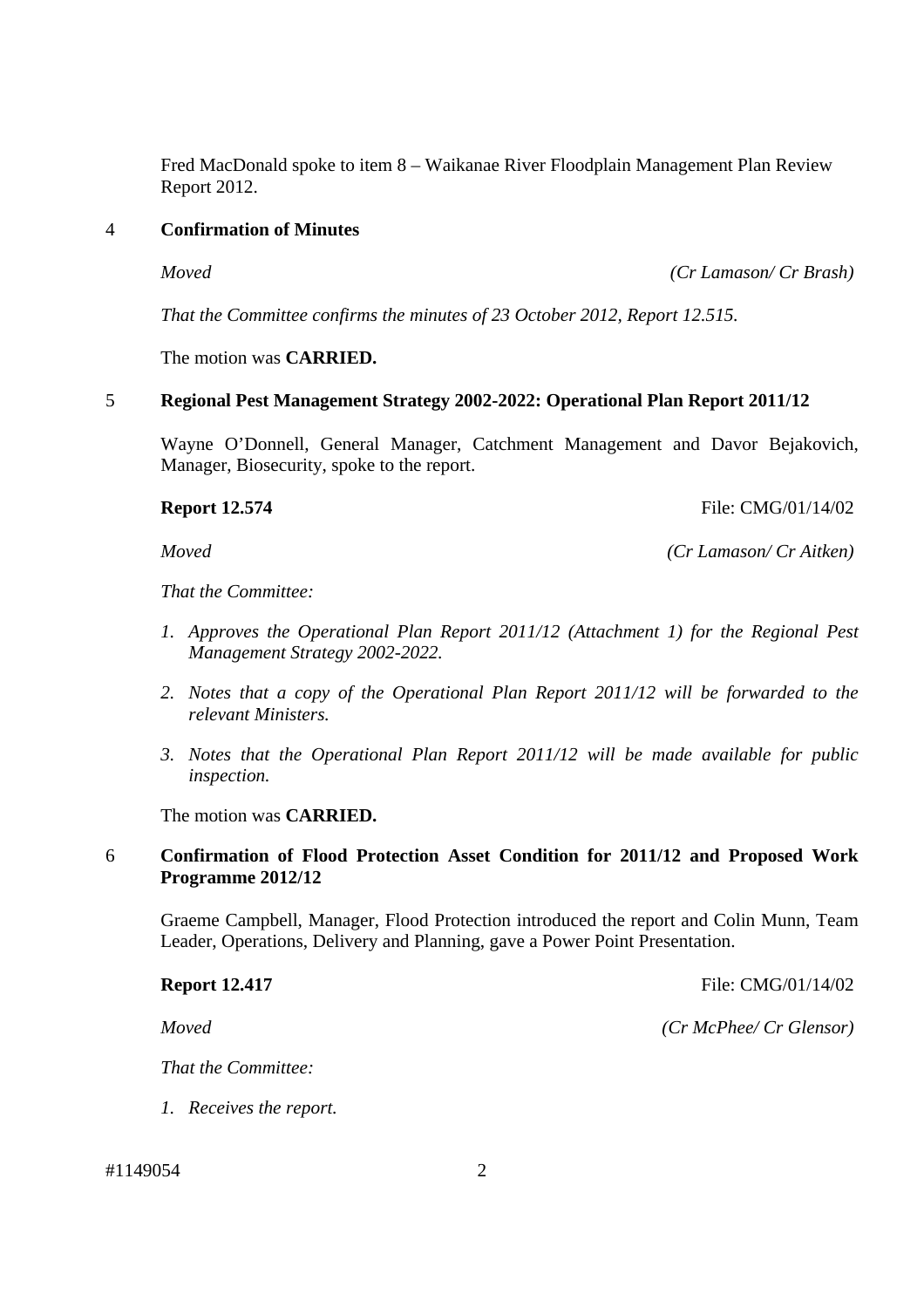- *2. Notes the contents of the report.*
- *3. Endorses the recommendations of the various Wairarapa River Management Scheme Advisory Committees that:* 
	- *(i) The Scheme Annual Reports and Financial Statements be accepted.*
	- *(ii) The proposed 2012/13 works programmes be approved.*
	- *(iii) The Scheme rates for the year 2012/13 be approved.*
- *4. Confirms that the 15 River Management Schemes in the region have been maintained to the satisfaction of Council.*
- *5. Notes the 2012 Flood Protection asset revaluation was completed, with a value of \$286,509,328.*

The motion was **CARRIED.**

## 7 **Floodplain Management Plan Implementation: Annual progress report to June 2012**

*Moved (Cr Aitken/ Cr Lamason)* 

*That the Committee:* 

- *1. Receives the report.*
- *2. Notes the contents of the report.*

The motion was **CARRIED.**

## 8 **Waikanae River Floodplain Management Plan (FMP) Review report 2012**

Graeme Campbell, Manager, Flood Protection spoke to the report.

*That the Committee:* 

- *1. Receives the report.*
- *2. Notes the contents of the report.*

**Report 12.569** File: N/06/31/01

*Moved (Cr Lamason/ Cr Aitken)* 

**Report 12.514 File:** N/50/01/05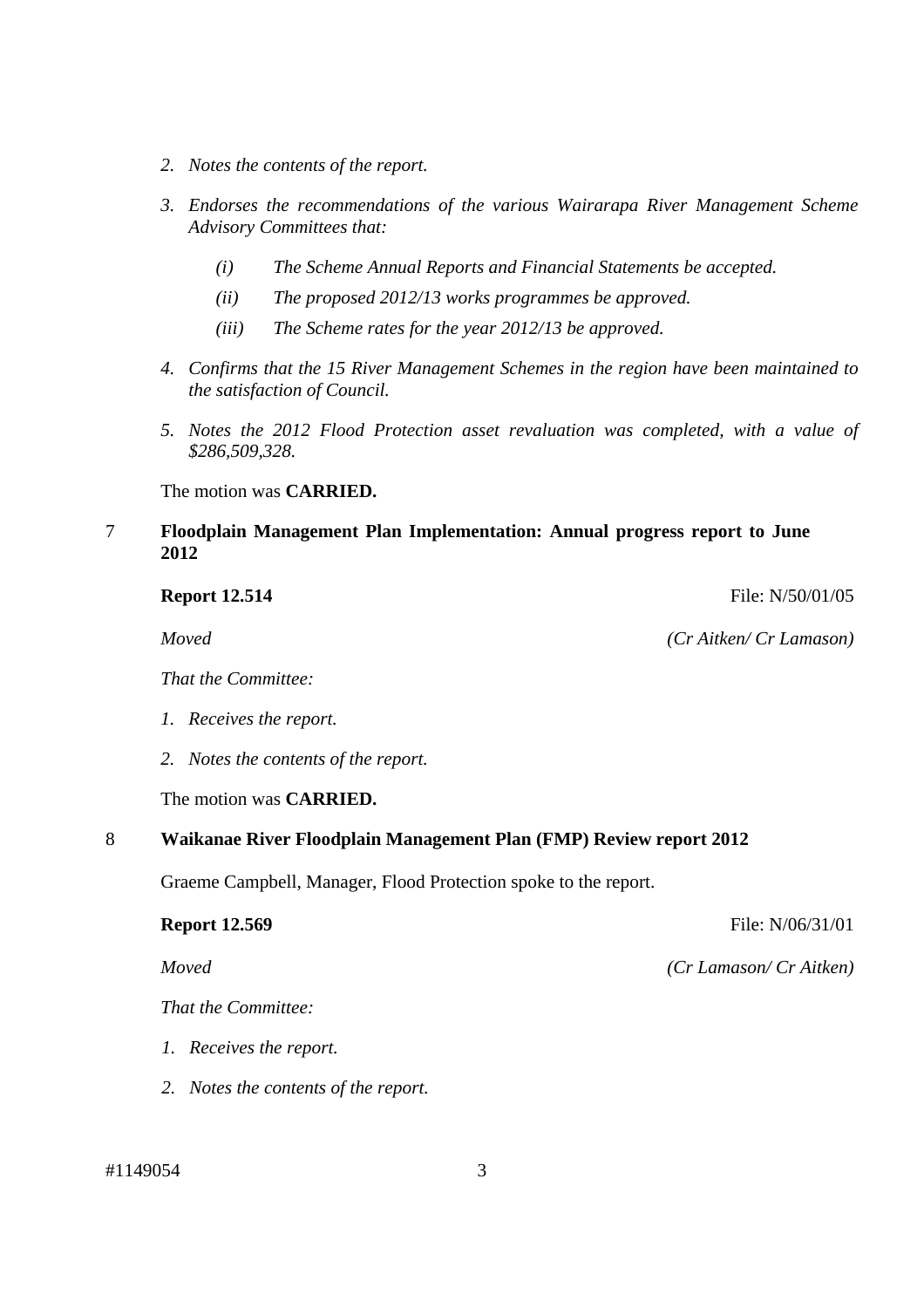- *3. Approves the proposed actions from the review of the Waikanae Floodplain Management Plan.*
- *4. Approves the reprinting of the Reviewed Waikanae River Floodplain Management Plan 2012, including "Waikanae FMP Addendum 2012".*

The motion was **CARRIED.** 

Mr Royal abstained from voting.

## 9 **Waiohine River Floodplain Management Plan Update**

James Flanagan, Senior Engineer, gave a Power Point presentation.

## **Report 12.559 File: WO/02/02/01**

*Moved (Cr McPhee/ Cr Lamason)* 

*That the Committee:* 

- *1. Receives the report.*
- *2. Notes the contents of the report.*
- *3. Endorses the recommendations of the Waiohine FMP Advisory Committee that Options 7 and 4 be evaluated in detail in Phase 3 of the Waiohine FMP.*

The motion was **CARRIED.** 

**Noted:** The Committee thanked staff for their work on Waiohine River Floodplain Plan.

### 10 **Alteration to agenda**

The Committee agreed to remove item 10 - Nature Central update from the agenda.

### 11 **General Managers' report**

Wayne O'Donnell, General Manager, Catchment Management and Graeme Campbell, Manager, Flood Protection spoke to the report.

*That the Committee:* 

*1. Receives the report.* 

## #1149054 4

**Report 12.565 File: E/11/02/04** 

*Moved (Cr Lamason/ Cr Brash)*